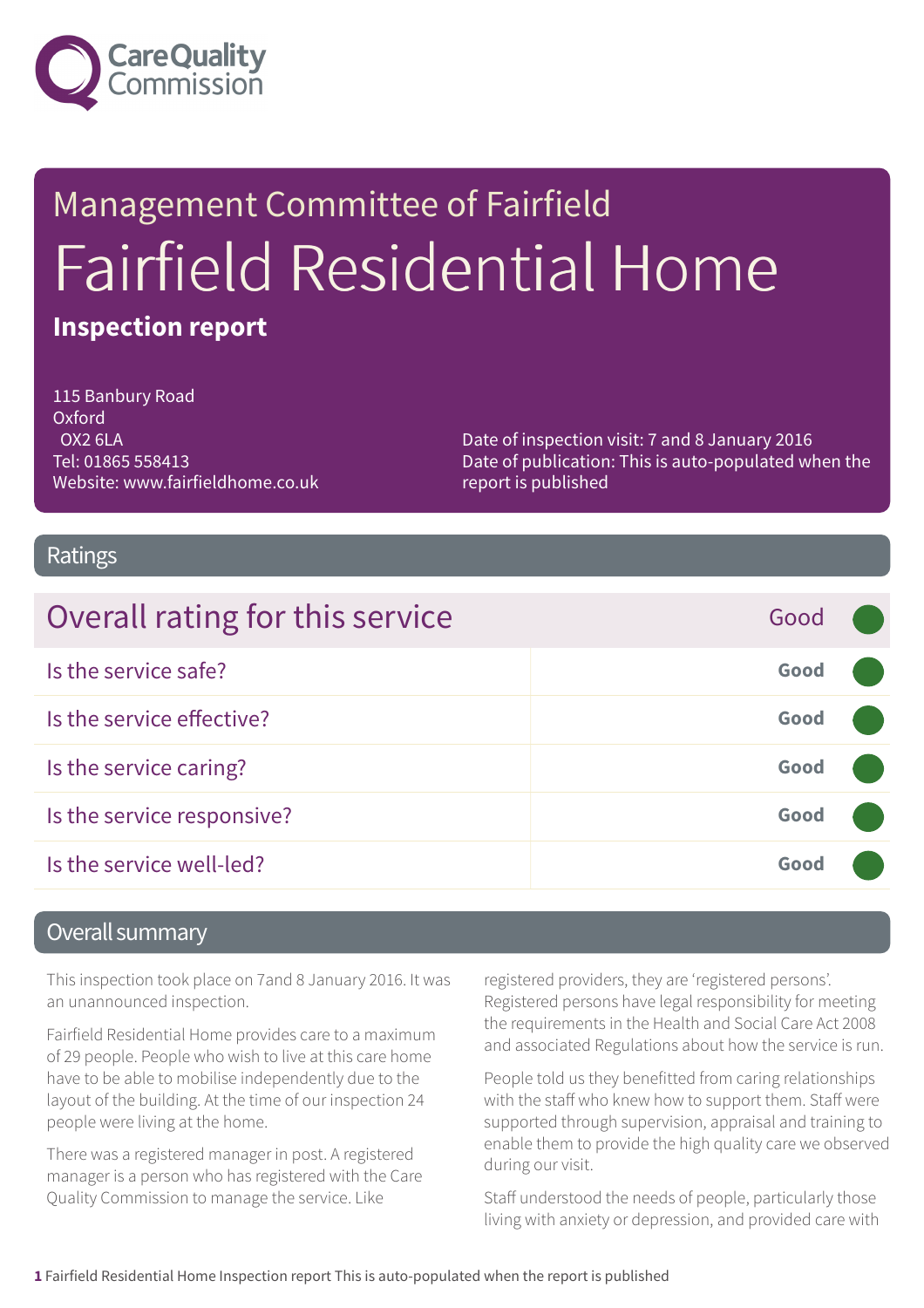### Summary of findings

kindness and compassion. People spoke positively about the home and the care they received. Staff took time to talk with people and provide activities such as arts and crafts, games and religious services.

People were safe. Staff understood how to recognise and report concerns and the service worked with the local authority if there were any concerns. People received their medicines safely as prescribed. Staff assessed risks associated with people's care and took action to reduce risks.

There were sufficient staff to meet people's needs. The service had robust recruitment procedures in place which ensured staff were suitable for their role.

The registered manager and staff were aware of their responsibilities under the Mental Capacity Act 2005 (MCA) which governs decision-making on behalf of adults who may not be able to make particular decisions themselves. People's capacity to make decisions was assessed appropriately.

People told us they were confident they would be listened to and action would be taken. The service had systems to assess the quality of the service provided in the home. Learning was identified and action taken to make improvements which improved people's safety and quality of life. Systems were in place that ensured people were protected against the risks of unsafe or inappropriate care.

People were supported to maintain good health. Referrals to healthcare professionals were timely and appropriate and any guidance was followed. Healthcare professionals spoke positively about the service.

All staff spoke positively about the support they received from the registered manager. Staff told us the registered manager was approachable and there was a good level of communication within the home. People knew the registered manager and spoke to them openly and with confidence.

The registered manager led by example and had empowered staff. Their vision that the service should be a home for people, where they were safe, comfortable and included, was echoed by staff.

.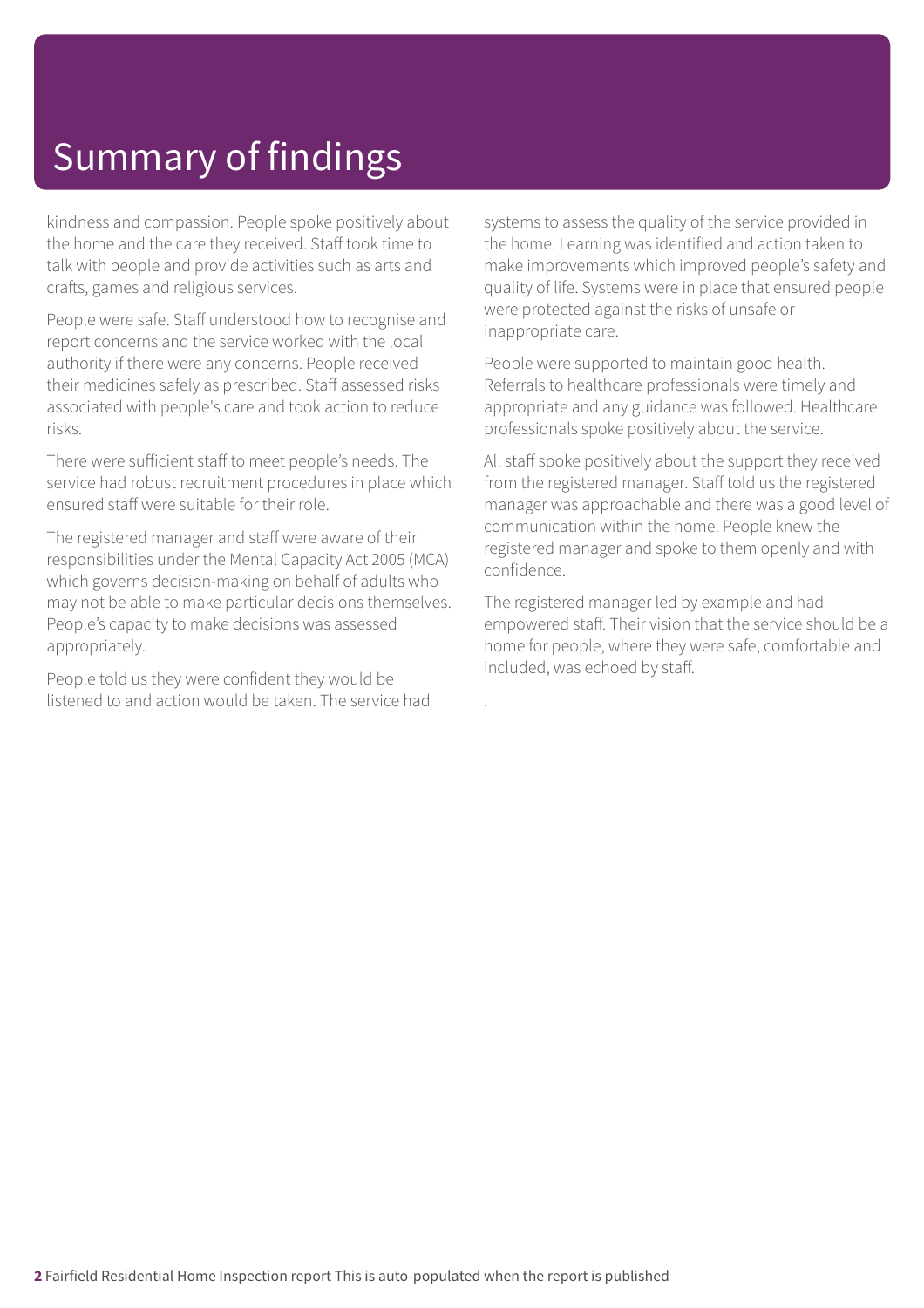#### The five questions we ask about services and what we found

We always ask the following five questions of services.

| Is the service safe?<br>The service was safe. People told us they felt safe. Staff knew how to identify and raise concerns.                                                    | Good |
|--------------------------------------------------------------------------------------------------------------------------------------------------------------------------------|------|
| There were sufficient staff on duty to meet people's needs.                                                                                                                    |      |
| People received their medicines as prescribed. Staff carried out appropriate checks before<br>administering medicines.                                                         |      |
| Is the service effective?<br>The service was effective. Staff had the training, skills and support to care for people. Staff spoke<br>positively of the support they received. | Good |
| People had sufficient amounts to eat and drink. People received support with eating and drinking<br>where needed.                                                              |      |
| The service worked with health professionals to ensure people's physical and mental health needs<br>were maintained.                                                           |      |
| Is the service caring?<br>The service was caring.                                                                                                                              | Good |
| Staff were very kind and respectful and treated people and their relatives with dignity and respect.                                                                           |      |
| People benefitted from very caring relationships with the staff who respected their preferences<br>regarding their daily care and support.                                     |      |
| Staff gave people the time to express their wishes and respected the decisions they made.                                                                                      |      |
| Is the service responsive?<br>The service was responsive. People were assessed and received person centred care.                                                               | Good |
| There were a range of activities for people to engage in, tailored to people's preferences.                                                                                    |      |
| Complaints and concerns were dealt with appropriately in a compassionate and timely fashion.                                                                                   |      |
| Is the service well-led?<br>The service was well led                                                                                                                           | Good |
| The registered manager led by example and empowered and motivated staff to deliver high quality<br>care.                                                                       |      |
| The registered manager conducted regular audits to monitor the quality of service. Learning from<br>these audits was used to make improvements.                                |      |
| There was a whistle blowing policy in place that was available to staff around the home. Staff knew<br>how to raise concerns.                                                  |      |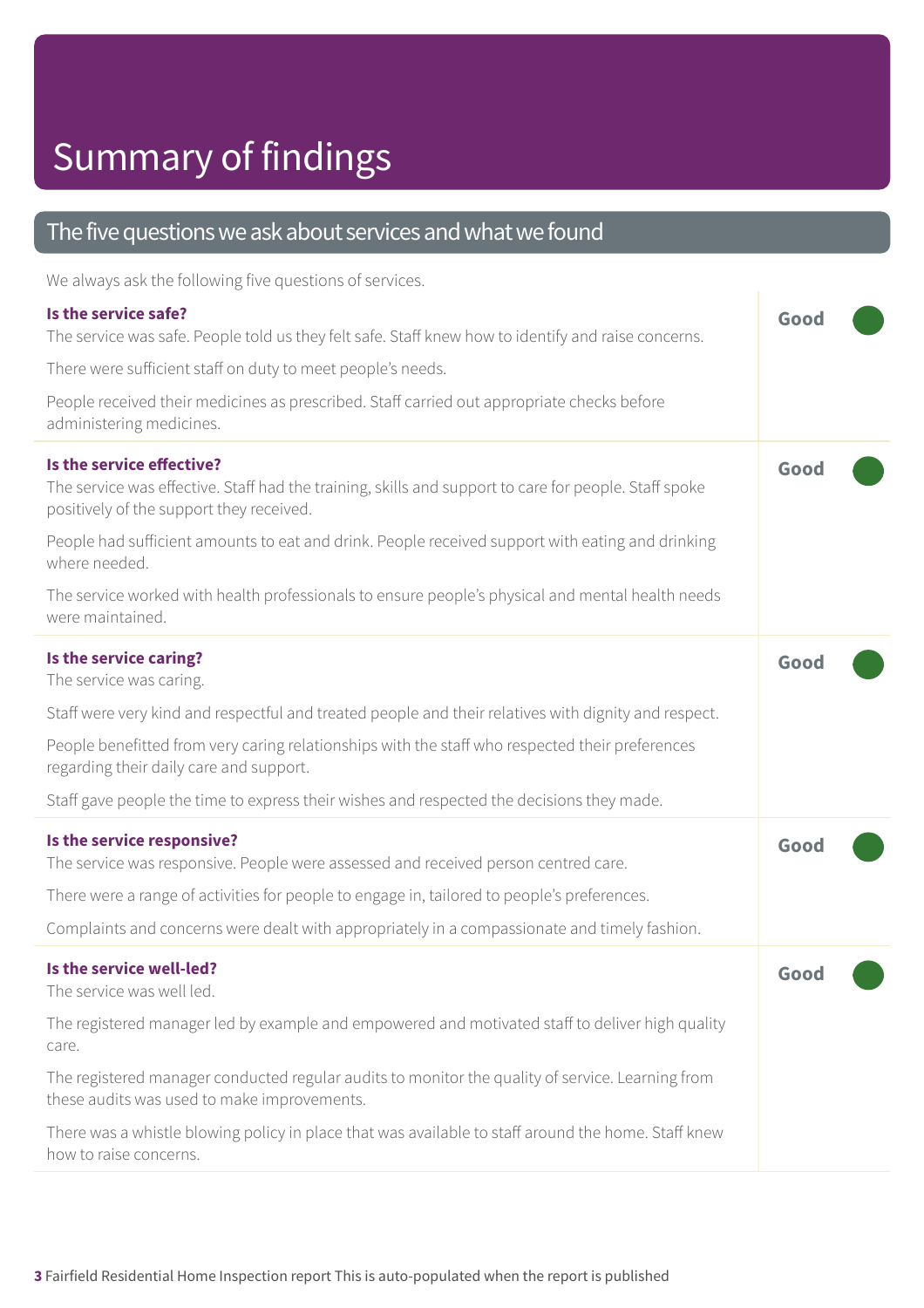

## Fairfield Residential Home **Detailed findings**

#### Background to this inspection

We carried out this inspection under Section 60 of the Health and Social Care Act 2008 as part of our regulatory functions. This inspection was planned to check whether the provider is meeting the legal requirements and regulations associated with the Health and Social Care Act 2008, to look at the overall quality of the service, and to provide a rating for the service under the Care Act 2014.

This inspection took place on the 7 and 8 January 2016. It was an unannounced inspection. This inspection was carried out by one inspector.

We spoke with five people, five care staff, the activities coordinator, the chef, two healthcare professionals, the deputy manager and the registered manager. We looked at five people's care records, medicine and administration records. We also looked at a range of records relating to the management of the service. The methods we used to gather information included pathway tracking, which captures the experiences of a sample of people by following a person's route through the service and getting their views on it. We used the Short Observational Framework for Inspection (SOFI). SOFI is a way of observing care to help us understand the experience of people who could not talk with us.

Before the inspection we reviewed previous inspection reports and notifications we had received. A notification is information about important events which the provider is required to tell us about in law.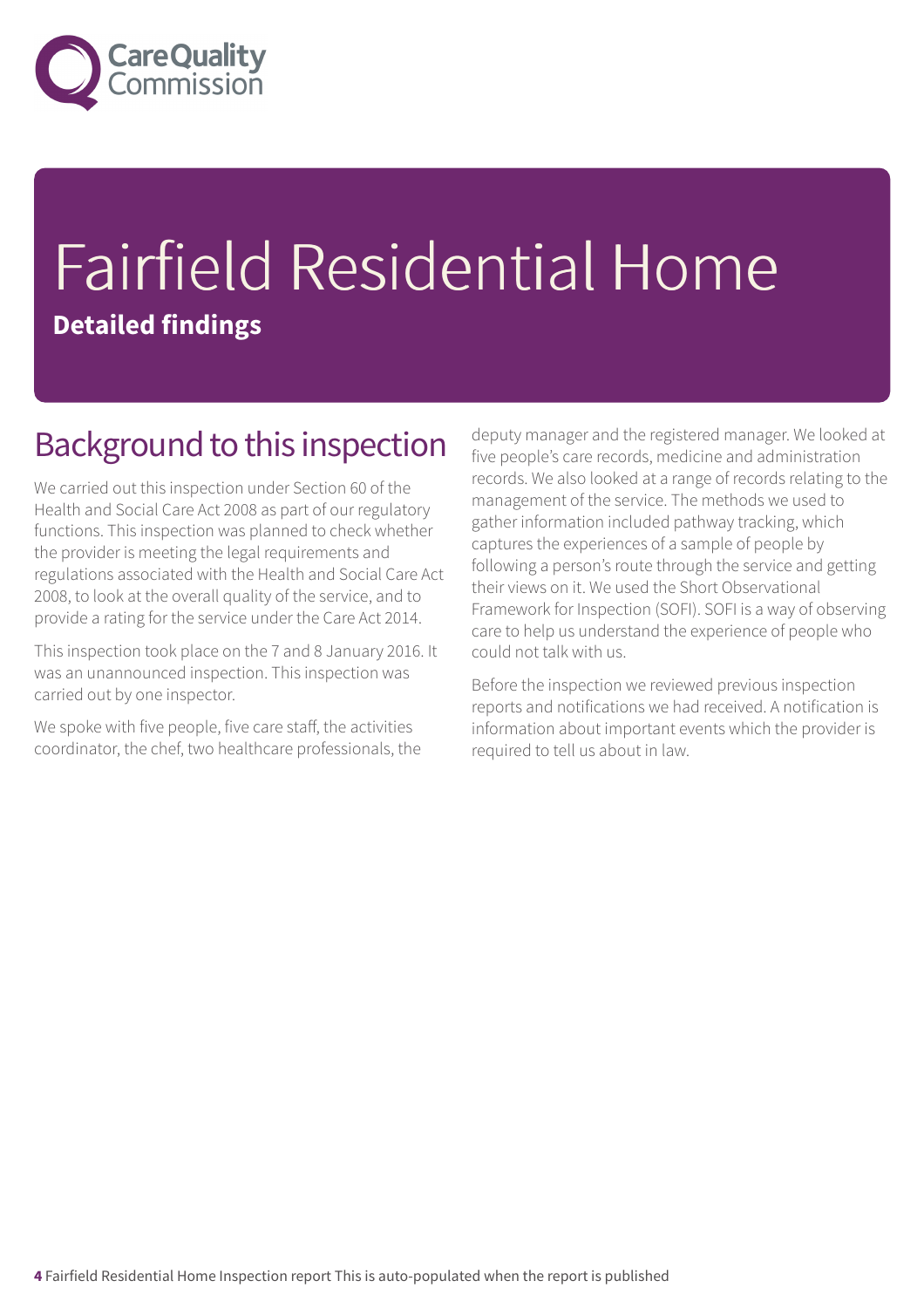#### Is the service safe?

#### **Our findings**

People told us they felt safe. Comments included; "Oh yes I am very safe here. With both staff and my surroundings", "I feel very safe. There is always someone around to help me" and "Completely safe, very much so".

People were supported by staff who could explain how they would recognise and report abuse. They told us they would report concerns immediately to the registered manager. Staff were also aware they could report externally if needed. Comments included; "The training I had was clear and after I had spoken to the resident I'd go straight to the manager", "I'd document everything and report to the manager. I can also whistle blow if needed", "Training on this was thorough. I would report concerns to the manager and I have the phone numbers for the local authorities" and "I'd go straight to management and report it. I can also go to the (provider) committee or outside organisations like the police or safeguarding". Records confirmed the service had systems in place to report any concerns to the appropriate authorities.

Risks to people were managed and reviewed. Where people were identified as being at risk, assessments were in place and action had been taken to manage the risks. For example, one person had periods of depression. Designated staff were tasked with administering this person's medicine. A risk assessment was in place which guided staff on how to keep this person safe. This included ensuring the person was 'not left unsupervised with any medication at any time'. Staff administering medicine were also advised to 'ensure the person swallows their medicine' to prevent stock piling.

Another person could mobilise independently but lacked the stamina and motivation to do so. This placed them at risk of developing a pressure ulcer. The person had been referred to the care home support service (CHSS) and their guidance was being followed. This included encouraging the person to frequently change position. Staff were aware and followed the guidance which also included monitoring the person's skin condition and the use of pressure relieving equipment. We went to this person's room and saw the pressure relieving equipment in place. This was a positive outcome for the person as they did not have a pressure ulcer.

People told us there were sufficient staff to support them. One person said, "I think there are enough carer's, they answer my call bell quickly enough". Another said "Oh I think so, I've never seen them short of staff here".

Staff told us there were sufficient staff to support people. Comments included; "Yes I think there is enough. I shouldn't say this but sometimes there is more than enough", "We do have enough staff here. Compared to some homes I've worked in there really is plenty" and "It is very rare we are tight for staff. If someone goes sick at the very last minute perhaps but that is extremely rare".

There were sufficient staff on duty to meet people's needs. The registered manager told us staffing levels were set by the "Dependency needs of our residents". Staff were not rushed in their duties and had time to sit and chat with people. People were assisted promptly when they called for help using the call bell. Staff rota's confirmed planned staffing levels were consistently maintained.

Records relating to the recruitment of new staff showed relevant checks had been completed before staff worked unsupervised at the home. These included employment references and Disclosure and Barring Service checks. These checks identify if prospective staff were of good character and were suitable for their role.

People had their medicines as prescribed. The staff checked each person's identity and explained the process before giving people their medicine. Medicines were stored securely and in line with manufacturer's guidance. Staff were trained to administer medicine and their competency was regularly checked by the registered manager. We observed a medicine round and saw correct procedures were followed ensuring people got their medicine as prescribed.

People's safety was maintained through the maintenance and monitoring of systems and equipment. We established that equipment checks, water testing, fire equipment testing, hoist/lift servicing, electrical and gas certification was monitored by the maintenance staff and carried out by certified external contractors. We saw equipment was in service date and clearly labelled.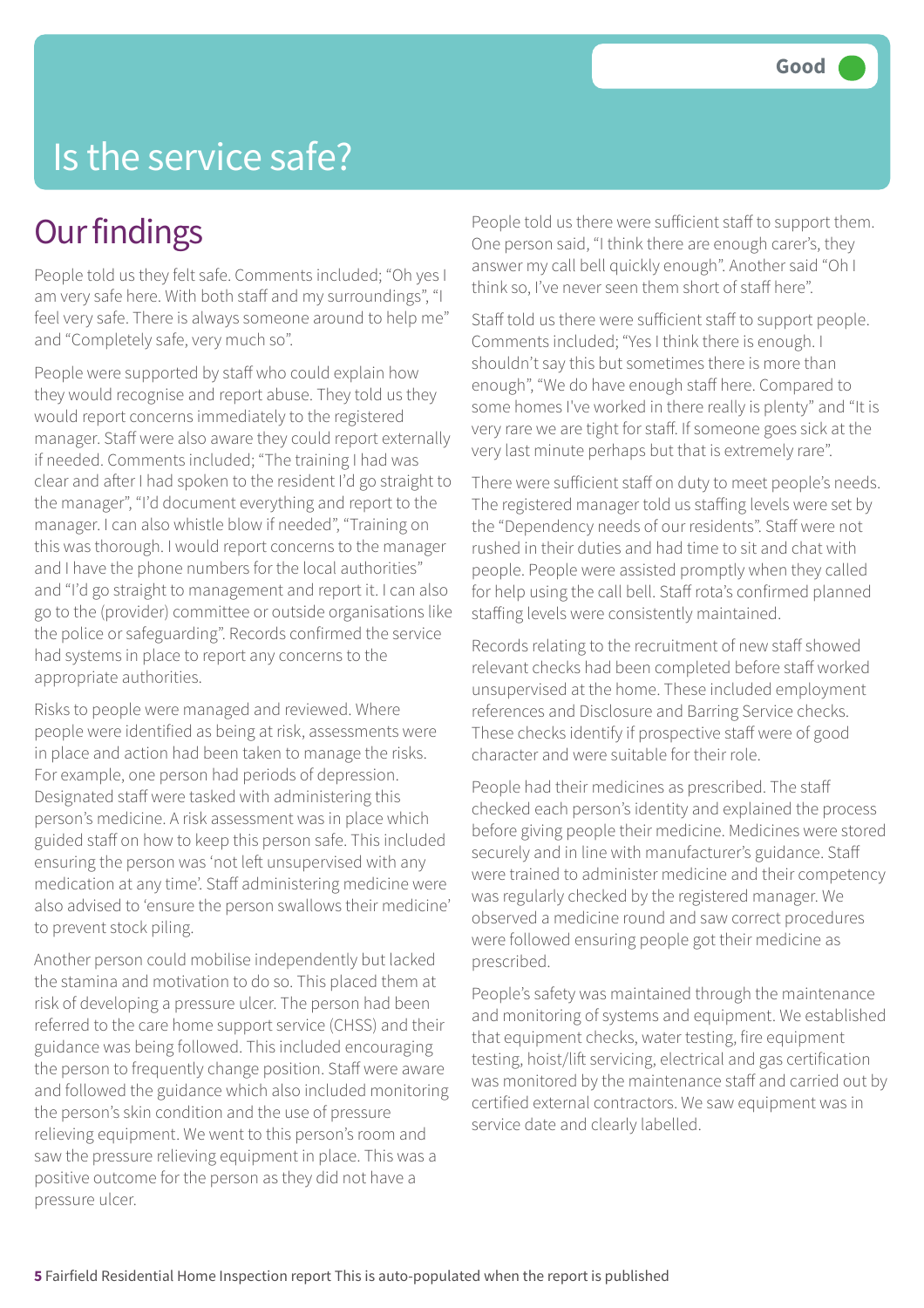### Is the service effective?

#### **Our findings**

People were supported by staff who had the skills and knowledge to carry out their roles and responsibilities. Staff told us they had received an induction and completed training when they started working at the service. Induction training included fire, moving and handling and infection control. One member of staff said "We get loads of training. We do modular training regularly and our training is updated all the time". Another said "The induction gave me the confidence to work with residents. We also shadow an experienced member of staff before we work alone". People's comments included; "I am confident in how the staff look after me" and "The staff are safe and knowledgeable and really helpful".

Staff told us, and records confirmed they had effective support. Staff received regular supervision. Supervision is a one to one meeting with their line manager. Supervisions and appraisals were scheduled throughout the year. Staff were able to raise issues and make suggestions at supervision meetings. For example, one member of staff said "Supervisions are a useful tool. I asked for extra training and this was provided. We are very well supported here, it is a two way process and I've had support on a personal basis as well. We are part of a family here".

We discussed the Mental Capacity Act (MCA) 2005 with the registered manager who was knowledgeable regarding the act. The Mental Capacity Act 2005 (MCA) provides a legal framework for making particular decisions on behalf of people who may lack the mental capacity to do so for themselves. The Act requires that as far as possible people make their own decisions and are helped to do so when needed. When they lack mental capacity to take particular decisions, any made on their behalf must be in their best interests and as least restrictive as possible.

People were supported by staff who had been trained in the MCA and applied it's principles in their work. Staff offered people choices and gave them time to decide before respecting their decisions. Staff spoke with us about the MCA. Some staff demonstrated a good understanding of the MCA. However, some staff were not confident in their responses. Comments included; "The act is about people's capacity to make decisions independently and our role is to support them to do this", "It's about ensuring residents understand. If I tell them and they are unsure I show them. It is always their decision" and "It's decision making I think,

we do offer choices". We spoke to the registered manager and explained how some staff were not confident in their answers. They said "It might just be nerves, they have all been trained. I shall arrange some further training for them, group based, much more hands on".

At the time of our visit no one was subject to a Deprivation of Liberty Safeguards (DoLS) authorisation. These safeguards protect the rights of people by ensuring that if there are any restrictions to their freedom and liberty these have been authorised by the supervisory body. The registered manager told us they continually assess people in relation to people's rights and DoLS. The service worked closely with the Fulbrook Centre Oxford which specialised with assessment or medical treatment for persons detained under the 1983 Act and caring for people whose rights are restricted under the Mental Health Act 1983. The registered manager said "We often take on residents from the centre, mostly those with a history of depression or anxiety. I'm proud to say no one who has come to us from Fulbrook has ever had to return to the centre. We manage them really well".

Staff demonstrated a good understanding about how to ensure people were able to consent to care tasks and make choices and decisions about their care. Throughout our visit we saw staff offered people choices, giving them time to make a preference and respecting their choice. For example, at the lunchtime meal we saw people's preferences regarding food and drink were respected. We spoke with staff about consent. Comments included; "We are always explaining things and asking permission. We respect their preferences" and "I always ask with a smile, it always works. So long as residents are comfortable with things".

People were supported to maintain good health. Various professionals were involved in assessing, planning and evaluating people's care and treatment. These included the GP, care home support service (CHSS) and speech and language therapist (SALT). Visits by healthcare professionals, assessments and referrals were all recorded in people's care plans. One healthcare professional we spoke with said "We get really good referrals, all appropriate and timely. They always follow guidance".

People told us they enjoyed the food. Comments included; "I don't like pastries, creams or chocolate. I get on alright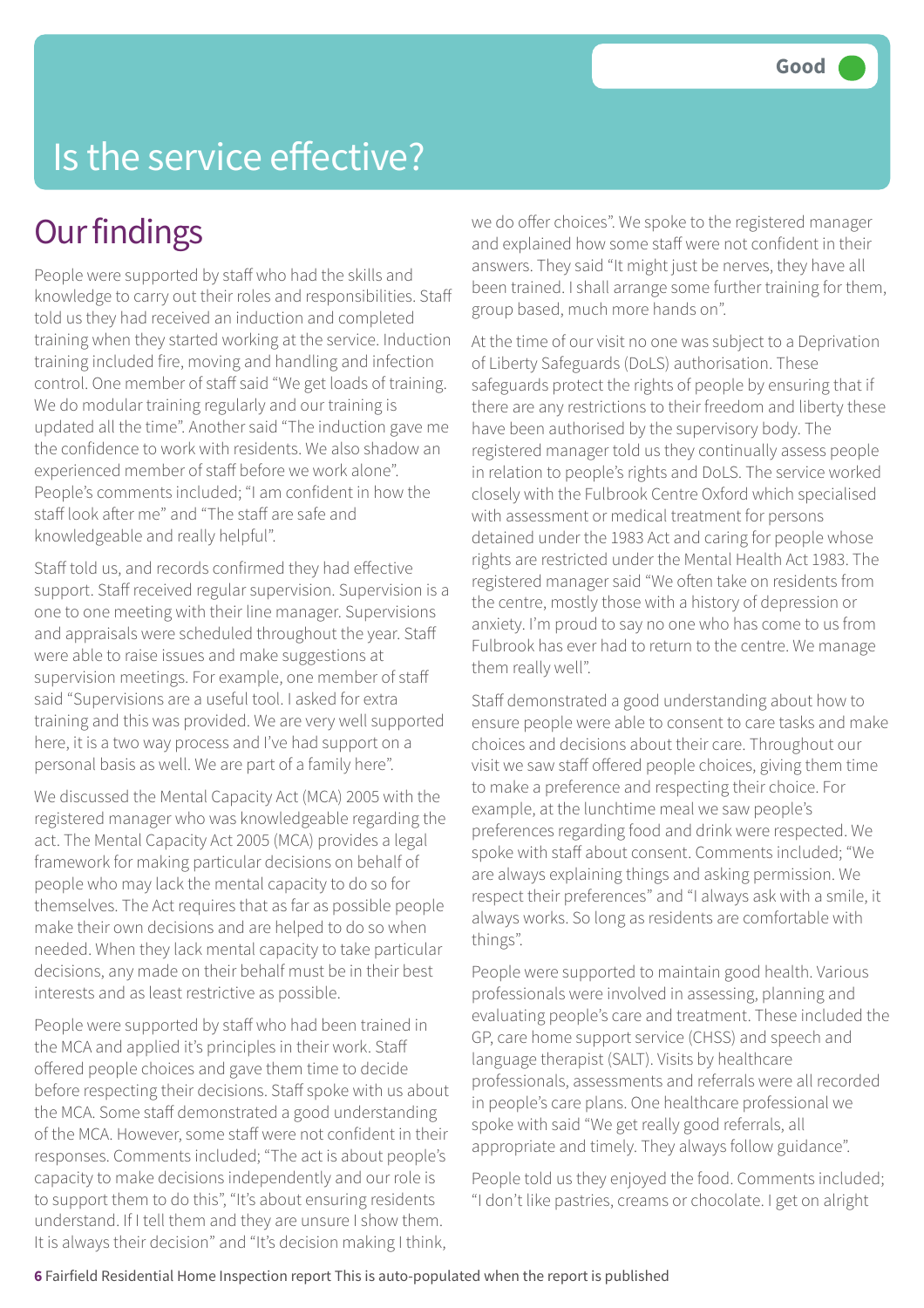#### Is the service effective?

with salads and fresh fruit. I get enough, almost too much", "We get plenty of food and really good quality. I also get snacks and drinks when I want" and "I think the food here is first class".

We observed the midday meal experience. This was an enjoyable, social event where the majority of people attended. Food was served hot from the kitchen and looked 'home cooked', wholesome and appetising. People were offered a choice of drinks throughout their meal. People were encouraged to eat and extra portions were available. The meal was a friendly and communal experience. We spoke with the chef who told us all meals

were prepared with fresh produce and he baked cakes for events or birthday celebrations. The chef said "I get a list of special requirements, diets, allergies and those who like smaller portions. These people give me feedback and staff keep me up to date. If they want something different from the menu we provide it. Today someone changed their mind and wanted an omelette so I cooked it for them. No problem". Where people required special diets, for example, pureed or fortified meals, these were provided. Menus were displayed around the dining room and staff assisted people with their choices.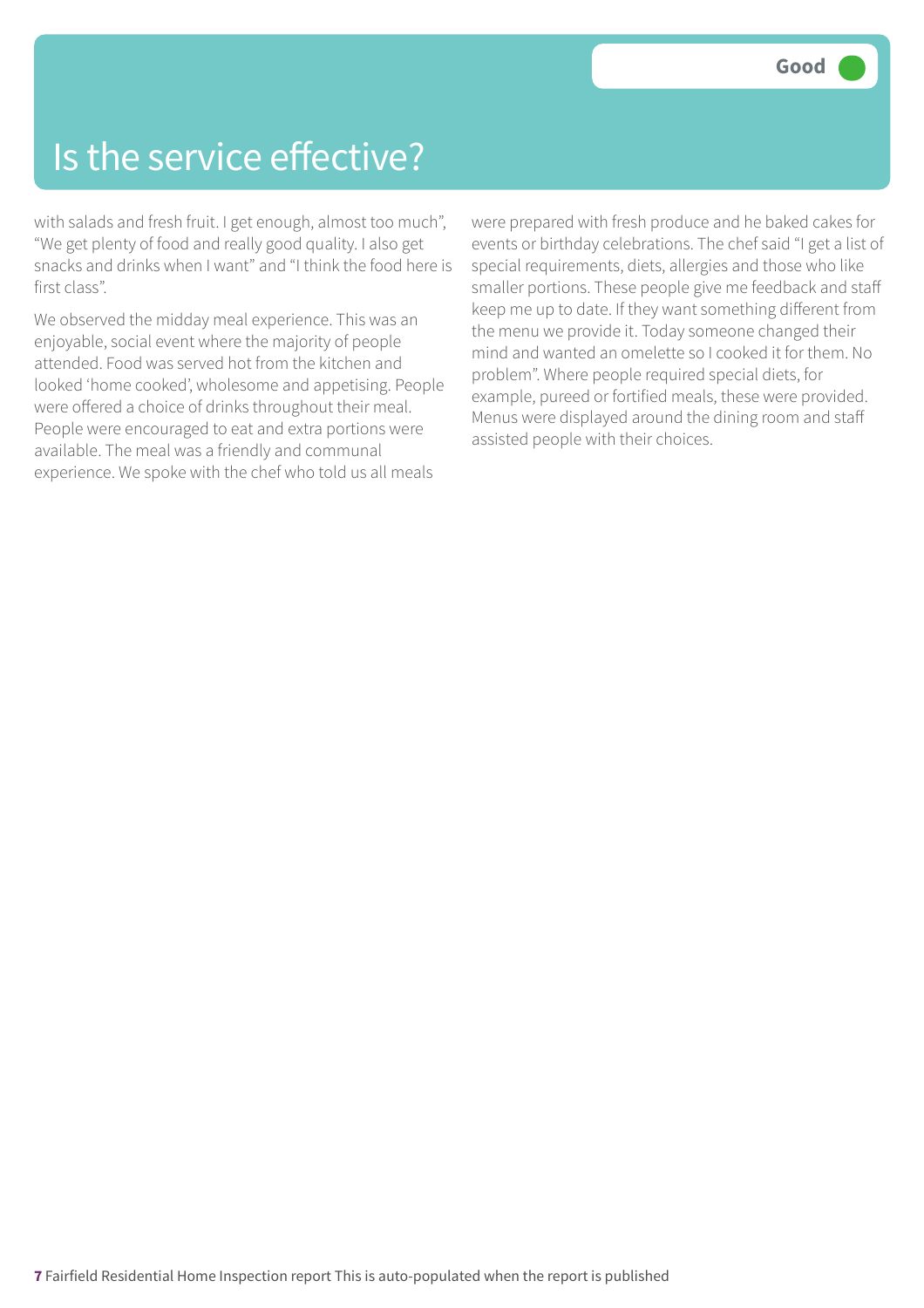### Is the service caring?

#### **Our findings**

People told us they enjoyed living at the home and benefitted from caring relationships with the staff. People were extremely positive with their praise for staff. Comments included; "The carers always explain what's to be done and they are really friendly and nice", "Relationships I have with staff are really very good. Very caring", "The girls here are wonderful, just wonderful" and "It's a very good home. The staff are so helpful".

Staff told us they enjoyed working at the service. Comments included; "It's good fun here, I'll be staying here a long time", "I really enjoy it here, working with these residents", "I travel a long distance to work here. I love the residents and staff, it's a wonderful place" and "I love it here, it's such a lovely, happy place. The residents are so nice".

People were cared for by staff who were knowledgeable about the care they required and the things that were important to them in their lives. Staff spoke with people about their careers, family and where they had lived. During our visit we saw numerous positive interactions between people and staff. For example, one person had chosen to eat their meal in their room. A member of staff attended the person to take the plates away once the person had finished. The staff member asked if the person had enjoyed their meal and offered extra portions and a choice of drinks which the person declined. They chatted with the person and asked if they wanted anything else. As they left the room they said "I'll pop back a bit later to check if you need anything".

We observed staff communicating with people in a very patient and caring way, offering choices and involving people in the decisions about their care. People were given options and the time to consider and choose. For example, people were offered the opportunity to engage in a seated exercise activity. Some people chose not to take part and this was respected. The staff were friendly, polite and respectful when providing support to people. Staff took time to speak with people as they supported them.

People's independence was promoted. For example, one person went out to the local shops every day. The person came to the registered manager's office and told them they were going out. The registered manager engaged in conversation with them about where they were going and waved them off. When they returned staff enquired how the person's trip went. The person enthusiastically told staff where they had been and what they had done. We spoke to this person who said "I go out all the time, I like to go on my own".

People were involved in their care. People were involved in care reviews and information about their care was given to them. One member of staff said "They are involved and as things change we talk to them and their families about it". Due to their condition, one person's care needs changed regularly. The care plan noted how the person had been involved. For example, the person needed to change their position frequently. Care notes detailed how this had been discussed with the person who understood the situation. Person had stated they could 'reposition themselves'. Staff were guided to encourage the person to do this and regularly check this occurred.

We spoke with staff about promoting people's dignity and respecting their privacy. Comments included; "I always explain things and ask if it's ok to proceed. If it is personal care I close doors and draw curtains", "I cover people up as much as possible. I am polite and respectful" and "I knock on doors, close curtains and I always ask permission. I try to put them in control and make sure they are happy". We saw one person being supported to leave the dining room at lunchtime. The staff member whispered in the person's ear discretely and the person nodded and said "Yes". The member of staff then took the person to their room. The way the staff member dealt with this person showed a caring, discrete attitude which promoted this person's dignity.

People's wishes relating to 'end of life'care were recorded and respected. For example, one person had made a 'living will' and had stated they 'did not want any treatment that would prolong their life'. It detailed they wanted 'illnesses investigated' and wanted the living will to be activated if 'two doctors believe their life will be impaired by receiving any treatment'. They had also stated they wish to remain at Fairfield to receive any palliative care necessary. Staff were aware of these wishes.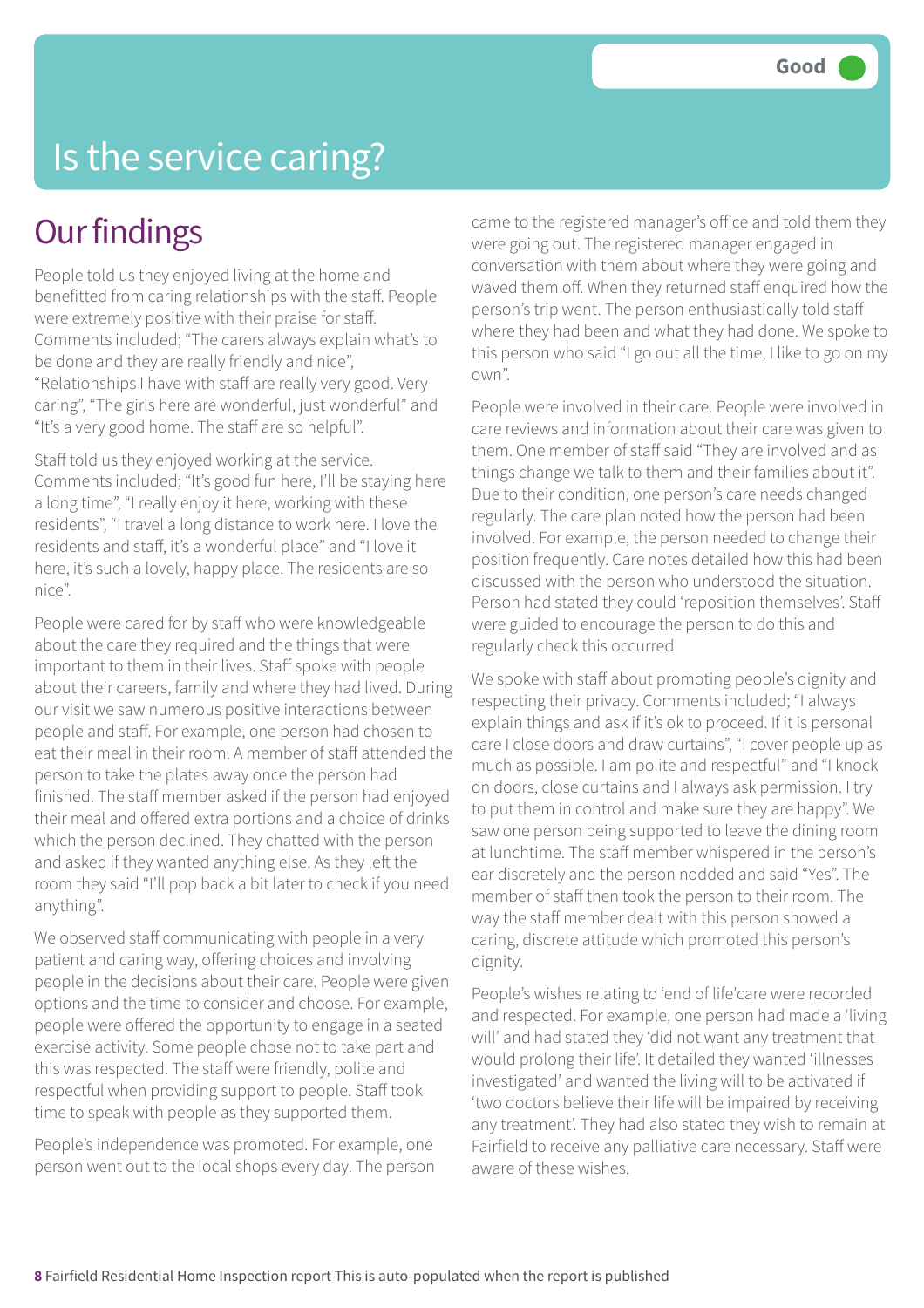### Is the service responsive?

#### **Our findings**

People's needs were assessed prior to admission to the service to ensure their needs could be met. People had been involved in their assessment. Care records contained details of people's personal histories, likes, dislikes and preferences and included people's preferred names, interests, hobbies and religious needs. Care plans were detailed, personalised, and were reviewed regularly.

People's care records contained detailed information about their health and social care needs. They reflected how each person wished to receive their care and gave guidance to staff on how best to support people. For example, one person was able to carry out all their personal hygiene themselves. However, the care plan prompted staff to assist the person if it was seen they were neglecting their personal hygiene. Guidance to staff stated the person 'is happy for staff to take a proactive approach' if they see the need. Staff we spoke with were aware of this guidance. One said "This person could sometimes do more for themselves but they occasionally suffer from poor motivation so we encourage them to try. It does work".

Care plans and risk assessments were reviewed to reflect people's changing needs. Staff completed other records that supported the delivery of care. For example, where people needed topical creams applied, a body map was in use to inform staff where the cream should be applied. Staff signed to show when they had applied the cream and there was a clear record of the support people received. People and their relatives were informed about any changing needs. One person said "I've been here a very long time so of course things change. I owe these people a great debt of gratitude".

People received personalised care. For example, one person could communicate very well but struggled with reading and writing. The care plan guided staff to support the person with any correspondence by reading letters to them and helping the person to write any notes or letters. Another person had a long history of depression and subsequently had struggled to maintain a safe weight which resulted in numerous related illnesses and infections. This person was supported by the GP, care home support service and staff. As the person's motivation to diet, exercise and attend to their personal care fluctuated the

care plan evidenced how staff should encourage the person. The person was regularly monitored and weighed. Records confirmed this person's weight had reduced over the past year.

People were offered a range of activities including games, quizzes, sing a longs, arts and crafts, keep fit, talks with guest speakers and gardening. Hairdressers attended the home every week and people were encouraged to go out with families and friends or on their own where they were able. Church services were regularly provided for people to attend. The home also had large, well maintained garden areas for people to enjoy. Access to the garden was unrestricted and accessible for people who used wheelchairs.

We spoke with a member of staff who acted as the 'activities coordinator' for the home. They said "I have a budget for activities and I spend it to suit the residents. As most of our residents have been here for a long time they have grown older and slowed down somewhat so our activities have changed accordingly. They love creative things so we do lots of art, felting and crafts and we made all the Christmas decorations ourselves. We do lots of exercise sessions to keep them mobile which are very popular. Every resident has a blanket made by someone in the home".

People told us they enjoyed activities at the home. Comments included; "I like the quizzes, art and the poetry. There is enough here to keep us going", "Activities, oh yes very good. I do lots of knitting and I love the art we do" and "Always plenty to do. I like the exercise classes especially". We were told an art teacher provided classes and people's work was displayed in all the corridors and communal areas of the home. All the pictures were framed and the standard of work achieved by people was extremely high.

People's opinions were sought and acted upon. People regularly filled out 'feedback' forms and were able to comment on the care they received and staff. All the comments we saw were extremely positive. Where people raised concerns the service took action. One person had raised an issue with the menu. Following consultation with the chef the menu was changed to include this person's preference. Another person had requested to have their midday meal later in the afternoon. We saw this wish had been respected.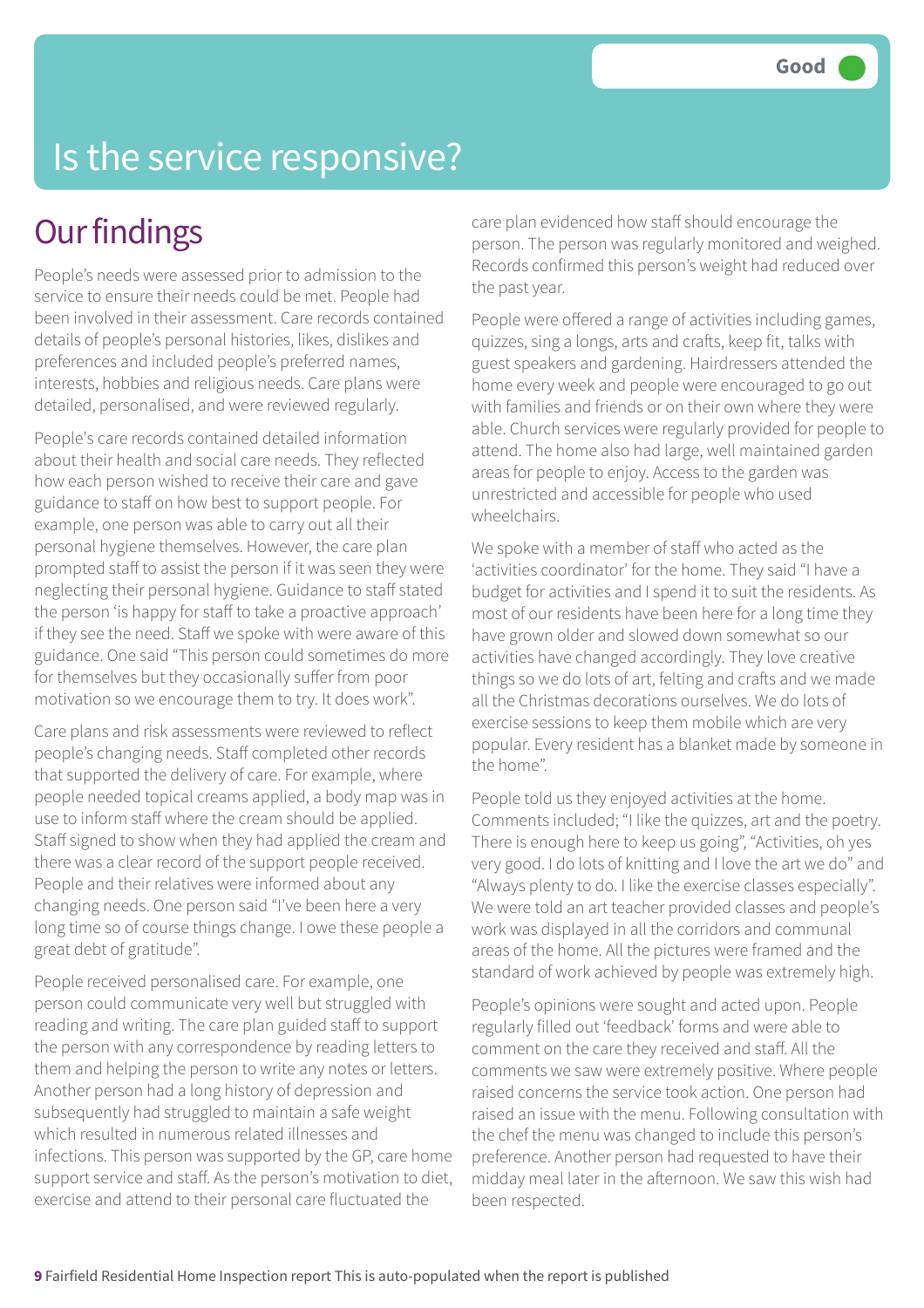#### Is the service responsive?

People knew how to raise concerns and were confident action would be taken to address them. People spoke about an open culture and told us they felt the home was responsive to any concerns raised. People's comments included; "I would just talk to the manager but I've never had a reason to complain. I'm confident something would be done if I did though" and "I would get in touch with CQC (Care Quality Commission) or the manager. Something would be done".

We looked at the complaints records and noted only one complaint during 2015. The registered manager told us concerns or complaints raised were dealt with "Immediately so we rarely reach the formal complaint phase". We saw people's concerns were recorded, investigated and acted upon. These were all of a minor nature. The complaint we saw had been resolved to the person's satisfaction in line with the provider's policy. Details of how to complain were displayed around the home.

Regular 'residents meetings' were held and gave people and their relatives the opportunity to raise issues and concerns. For example, we saw at one meeting an issues with the laundry was raised. It was discussed at the meeting and the registered manager took action to resolve the issue. At the following meeting we saw the manager had explained to people what action had been taken. The meetings allowed people to be involved and kept aware of changes concerning the home. For example, a new building was being planned and details of progress with planning permission and issues surrounding the new building were discussed.

The service published a newsletter for people which was displayed and available around the home. News, information and events were published. For example, people were reminded to remain cautious about the seasonal weather and were prompted to ensure they wore appropriate footwear and warm clothes. People were also thanked for their input in completing 'question forms' relating to staff and the service.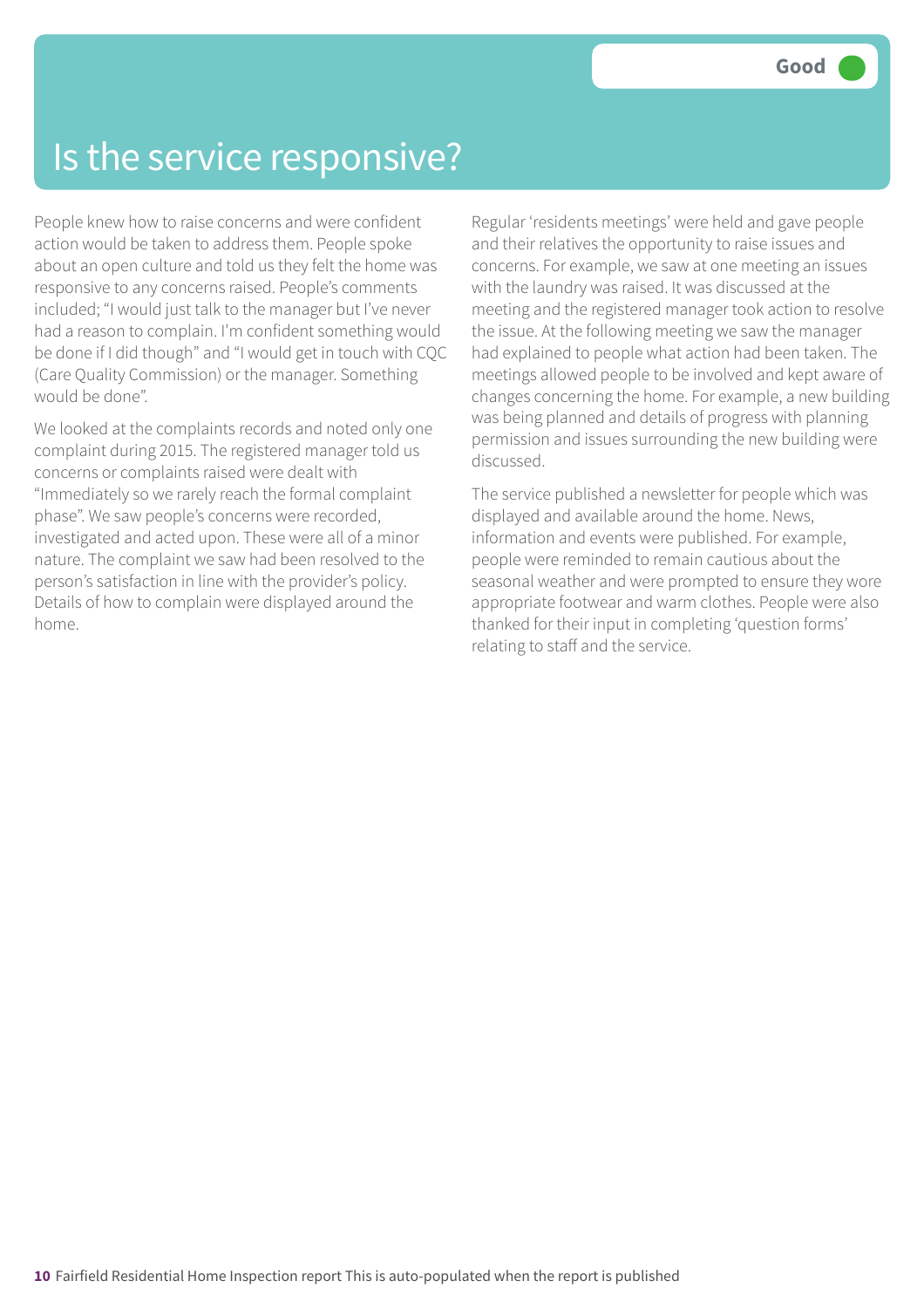### Is the service well-led?

#### **Our findings**

People told us they knew who the registered manager was and found them very friendly and approachable. People's comments included; "I know her. It's hard for them, lots of pressure. She is always around the home, always chatty" and "She is very good. She is always visible and I am always happy to talk to her".

Staff told us the registered manager was supportive and approachable. Comments included;"I have always gone to the manager with confidence. They are supportive and approachable", "She is very caring about the staff. I was tired and she noticed and asked if I was ok. She really cares", "They listen to us and deal with any issues, you've only got to ask for something and you get it", "The manager is approachable and supportive which makes for a lovely home. I'd happily have my parents here" and "Oh yes, she is supportive and very understanding".

The registered manager led by example. The registered manager supported people individually throughout the day and greeted relatives and visitors in a warm and welcoming fashion. Their example gave staff clear leadership and we saw this enthusiastic, person centred approach repeated by staff throughout our visit.

The service had an open and honest culture. Throughout our visit the registered manager and staff were helpful, transparent and keen to improve the service they provided. One member of staff said "It's an open and honest service, yes, very much so. It's more like a family really. I know if I make a mistake I can put my hand up without any worry". One person said "It is an honest service. No skeletons in the closet".

The registered manager told their vision was "To provide a safe, comfortable environment whilst promoting independence, autonomy and inclusion". They said this was included in the staff handbook and the welcome pack given to people when they joined the service. When asked, one member of staff said "The manager's vision is about making people relaxed, comfortable and included. It's their home, safe and secure".

Accidents and incidents were recorded and investigated. The registered manager analysed information from the investigations to improve the service. For example, one person had fallen but they were uninjured. The incident was investigated and the person's care plan reviewed to

ensure they were safe. Staff were included in the investigations and we saw the person had not fallen since the incident. All accidents and incidents were reviewed collectively to look for patterns and trends. The registered manager also used a monthly 'falls diary'. This tracked all falls in the home and was used to inform referrals to the care home support service (CHSS). For example, one person, who walked with the aid of a stick had a 'near miss'. They were referred to the CHSS who reviewed the person and advised they used two sticks to mobilise. This guidance was followed and we saw the person mobilising safely with two sticks.

The registered manager monitored the quality of service provided. Regular audits were conducted to monitor and assess procedures and systems. Audits covered all aspects of care and results were analysed resulting in identified actions to improve the service. For example, one audit identified an issue with the laundry. An action plan was created to resolve the issue which included staff spending time with people to ensure their clothing was clearly marked. The action plan and a recent 'residents' meeting evidenced the issue had been resolved.

A provider committee meeting was held every six weeks to discuss issues including audit results and any actions following the audits. The results of these audits were analysed to look for patterns and trends and ways to improve the service provided. This provided high level oversight and support to the registered manager.

The service worked in partnership with healthcare professionals and specialists. A monthly 'well being' committee sat to discuss people's care. Where staff had concerns relating to people's care this was discussed with healthcare professionals and specialists to try to resolve the concerns. From these meetings people's care was reviewed, referrals made and families informed. For example, one person's health had declined and the person was declining support offered.. The person had been referred to the GP and the family informed of the situation. The person's care was being reviewed and the registered manager was awaiting guidance from the GP on how to proceed. We spoke with a visiting healthcare professional who said "They don't need a great deal of input from us as they have good consistency of care here. They also follow any guidance. The home is nice and caring".

There was a whistle blowing policy in place that was available to staff around the home. The policy contained